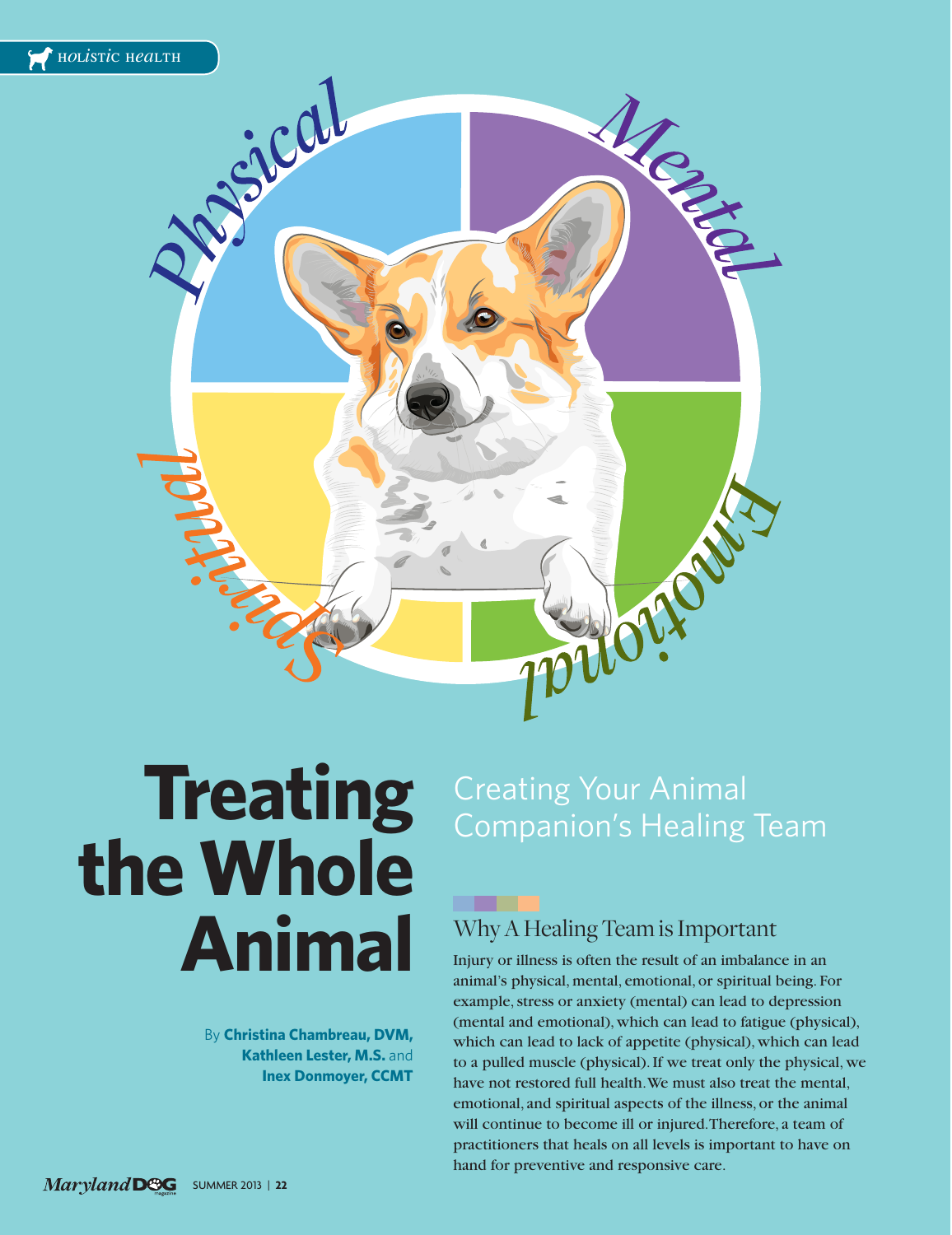### Getting Started

Getting started is easy, beginning with your veterinarian. Have a frank conversation about your wishes to include deep healing and preventive care through the addition of holistic methods. See if your veterinarian offers or makes referrals for this type of care. If your veterinarian isn't open to a holistic approach, find one who is. The American Holistic Veterinary Medical Association (www.theahvma.org) and other holistic groups are great places to find compatible veterinarians.

Holistic medicine takes the perspective of treating the whole animal. Even if there is a current physical problem, such as diarrhea or itching, good holistic veterinarians will ask questions about past problems, any changes in the household or the environment

AIIIAN

# **Holistic medicine takes the perspective of treating the whole animal.**

that may have triggered the current complaint, and if there is anything that makes the current issue better or worse. Their goals are to make the animals healthier for life, not just to get rid of the current symptoms. They will educate you and explain what they see when physically examining your animal.

Integrative veterinarians may actually practice some holistic methods, including acupuncture, herbs, flower essences, homeopathy, chiropractic,

network chiropractic, nutrition, glandulars, Reiki, Tellington touch, healing touch, and long-distance healing modalities. Some individuals are wonderful with your animal, while others great at explaining to you what is happening

with your animal. A few are good in both areas. Your animal should be comfortable with your choice, and you should be able to have your questions and concerns addressed.

After consulting the right holistic veterinarian for you and your animal companion, identify the types of care that are offered and identify the healing qualities. Inquire into the training and experience in each specialty offered. Veterinarians, chiropractors, and acupuncturists can be certified

# **Become a member today!**

## Compassion . Integrity . Connection

- Animal Reiki Training & Certification
- Educational workshops & events
- Network of respected complementary healing practitioners
- Practitioner Directory
- Online resources

# www.animalreikialliance.com